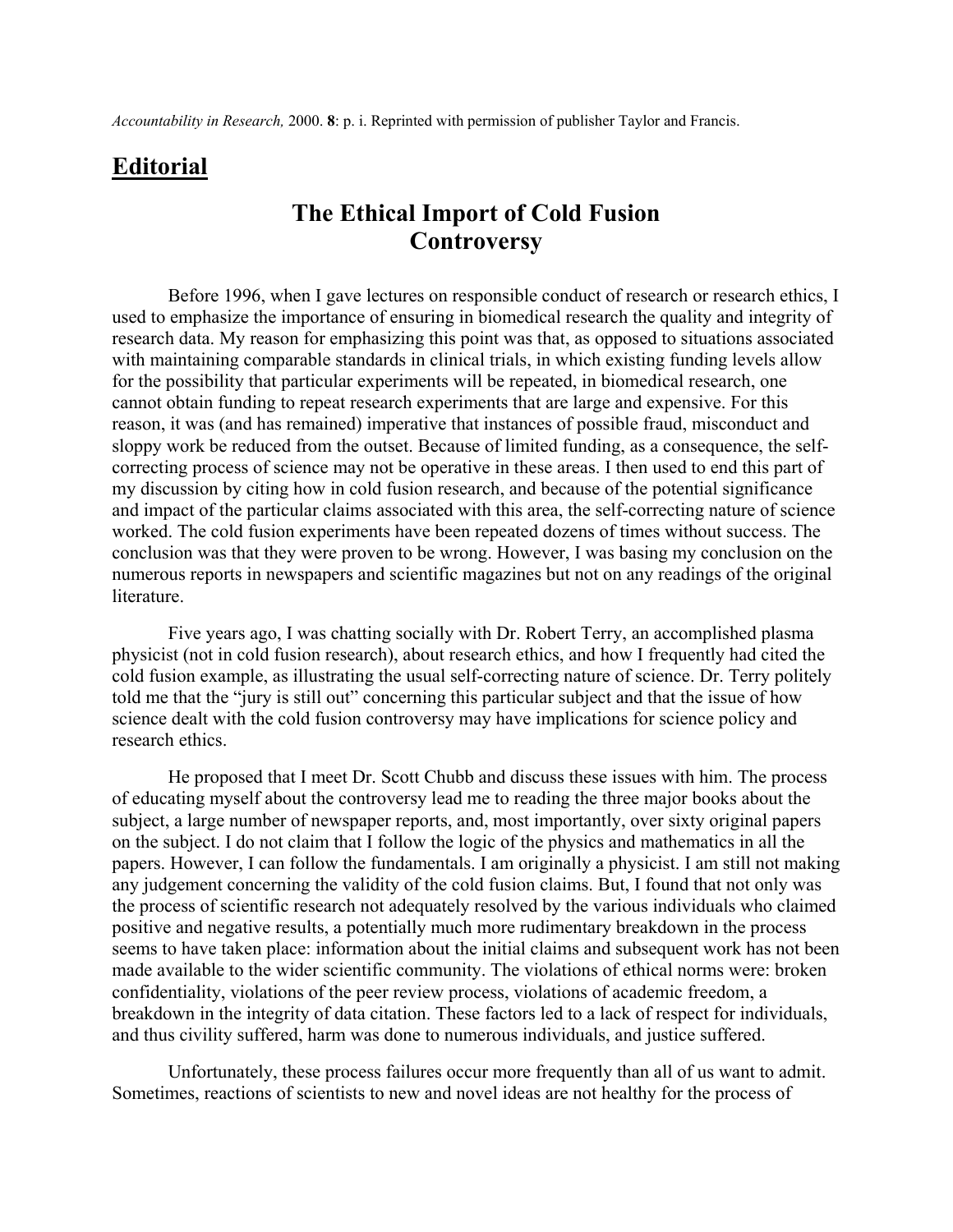science. It is true that probably nine out of ten new ideas will turn out to be wrong. But, the scientific community has no crystal ball to gauge which one of the ten will be correct. Moreover, one cannot prove or disprove that these new and novel ideas are valid, without relying on the basic, fundamental values of our society. Let the scientific data dictate if the idea has value. This is the only legitimate way to resolve scientific argument. Encumbrances to this approach can not be tolerated.

In late 1980, when I first wrote about accountability in research, I took pain to emphasize that we also must protect the creative process. Those calls for greater and greater accountability in research may have had unintended consequences. Not every wrong conclusion from an experiment is misconduct. Not every wrongly carried-out experiment is misconduct. Errors in the conditions of the experiment or its conclusions are part of the scientific research process. Yes, we should be vigilant to expose scientific misconduct, but we do not need to, as the saying goes, "throw the baby out with the bath water." Accountability was never meant to serve as the "stone" hedge" of the accepted paradigm. Accountability should not be a tool to discredit new and novel ideas.

Unfortunately, in the biomedical field, this kind of reaction to new and novel ideas is also present. The reaction of the established science in the sixties and seventies to the late Peter Mitchel's chemiosmotic theory of synthesis of the energetic molecule Adenosine Triphosphate (ATP) was similar. He was the first to propose that proton gradient is the driving force across the membrane to synthesize ATP. Dr. Mitchel was then isolated and received no funding to pursue his work from any source. Through independent funding, he was able to fund his own research institute. This was the only way he was able pursue his research. The rest is history. He won the Nobel Prize. Of course there are many, many more ideas that turn out to be wrong and worthless.

The danger to our scientific enterprise is to outcast individuals who disagree with us. Science suffers by losing new and bold ideas and by pushing proponents of new ideas into nonscientific methods of research. In these cases, the related efforts can mimic religion—i.e. faith. I sensed this kind of thing occurring when I attended a lecture in 1999 by Martin Fleischmann, one of the two proponents of the original cold fusion results. For the most part, the audience of about fifty consisted of accomplished researchers in their fields of research. But, none of the individuals in the audience (which consisted largely of practicing chemists) asked any question that could and should have been asked about the contentious nature of the experiments and the associated conclusions. I sensed that these were the believers or bystanders, and the believers do not question their prophet, and the bystanders are afraid of the reaction of the believers. I detected fears from those who wanted an open discussion about their own status and funding for their non-cold fusion research. Ironically,  $\overline{I}$  did not know that in this audience of "true-believers" (or at least I perceived the audience in this light), individuals, purportedly representing "scientific establishment" or "non-believers," were also present. In fact, somewhere between the "faith" associated with the "true believer" mentality of many in the audience and the closed minds espoused by the "non-believers" who were also present, is the truth. Given the difficulties dealing with the contentious issues and reduced budgets for this kind of research, it is not altogether surprising that a forthright solution to the problem of overcoming fears that inhibit open discussion is not self-evident. In fact, I have frequently found others waiting until they retire to speak out openly about this subject. I find it disconcerting that competent and